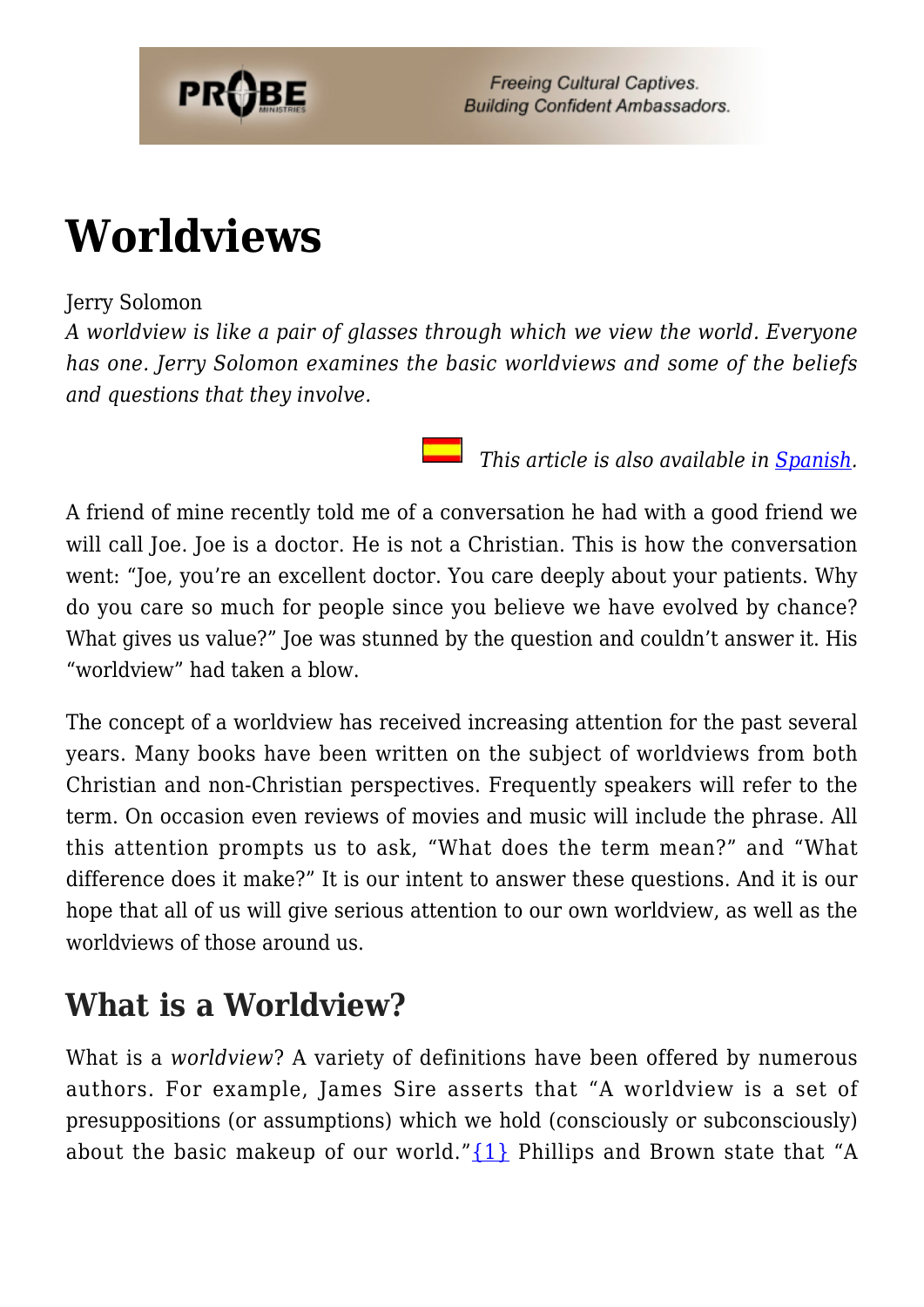

worldview is, first of all, *an explanation and interpretation of the world* and second, *an application of this view to life*. In simpler terms, our worldview is a view *of the world* and a view *for the world*."[{2}](#page-8-1) Walsh and Middleton provide what we think is the most succinct and understandable explanation: "A world view provides a model *of the world* which guides its adherents *in the world*.["{3}](#page-8-2) With the realization that many subtleties can be added, this will be our working definition.

# **The Need for a Worldview**

Worldviews act somewhat like eye glasses or contact lenses. That is, a worldview should provide the correct "prescription" for making sense of the world just as wearing the correct prescription for your eyes brings things into focus. And, in either example, an incorrect prescription can be dangerous, even life-threatening. People who are struggling with worldview questions are often despairing and even suicidal. Thus it's important for us to give attention to the formulation of the proper worldview. Arthur Holmes states that the need for a worldview is fourfold: "the need to unify thought and life; the need to define the good life and find hope and meaning in life; the need to guide thought; the need to guide action." $\{4\}$  Yet another prominent need for the proper worldview is to help us deal with an increasingly diverse culture. We are faced with a smorgasbord of worldviews, all of which make claims concerning truth. We are challenged to sort through this mixture of worldviews with wisdom. These needs are experienced by all people, either consciously or unconsciously. All of us have a worldview with which we strive to meet such needs. The proper worldview helps us by orienting us to the intellectual and philosophical terrain about us.

Worldviews are so much a part of our lives that we see and hear them daily, whether we recognize them or not. For example, movies, television, music, magazines, newspapers, government, education, science, art, and all other aspects of culture are affected by worldviews. If we ignore their importance, we do so to our detriment.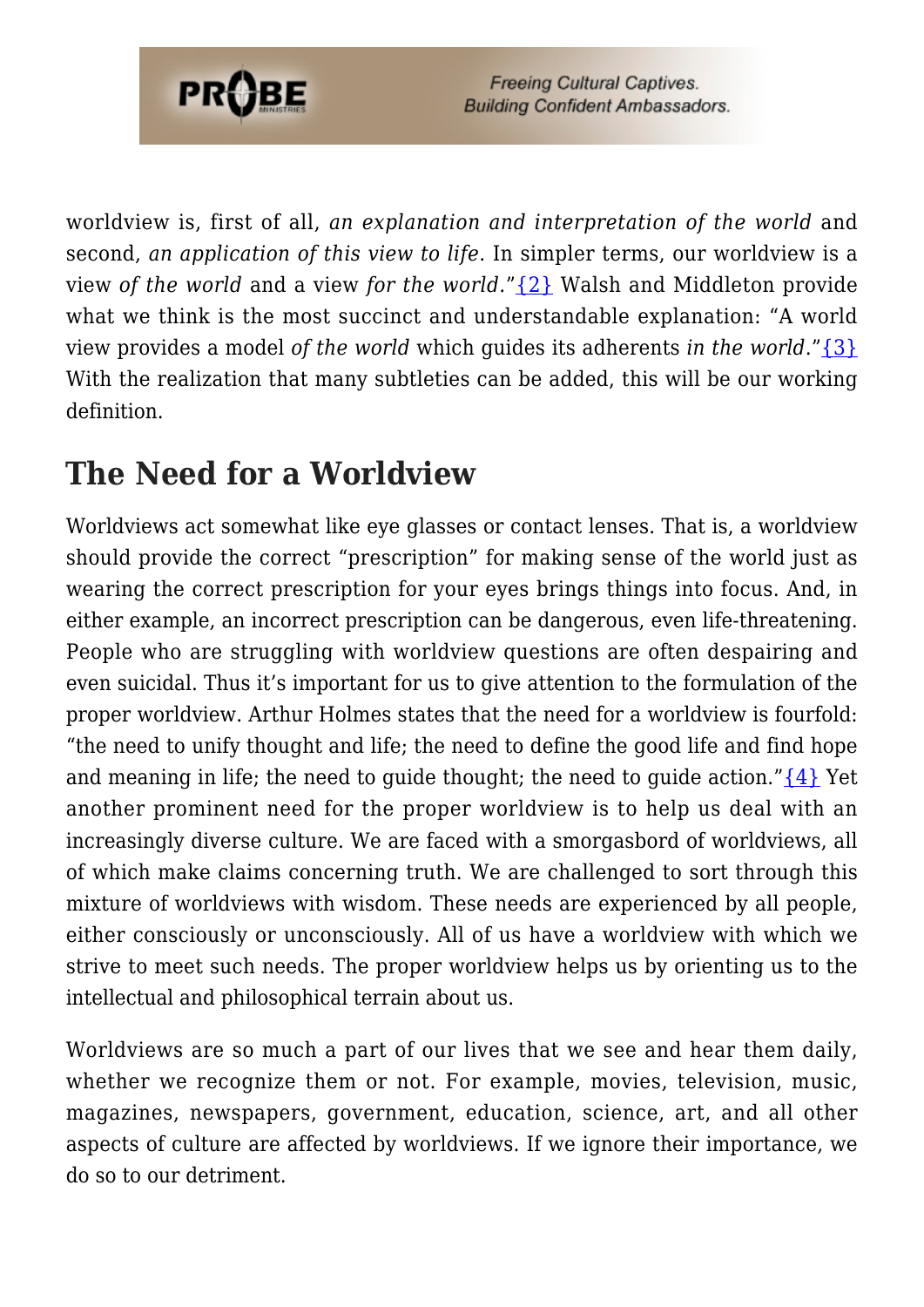

# **Testing Worldviews**

A worldview should pass certain tests. First, it should be rational. It should not ask us to believe contradictory things. Second, it should be supported by evidence. It should be consistent with what we observe. Third, it should give a satisfying comprehensive explanation of reality. It should be able to explain why things are the way they are. Fourth, it should provide a satisfactory basis for living. It should not leave us feeling compelled to borrow elements of another worldview in order to live in this world.

# **Components Found in All Worldviews**

In addition to putting worldviews to these tests, we should also see that worldviews have common components. These components are self-evident. It is important to keep these in mind as you establish your own worldview, and as you share with others. There are four of them.

First, **something exists**. This may sound obvious, but it really is an important foundational element of worldview building since some will try to deny it. But a denial is self- defeating because all people experience cause and effect. The universe is rational; it is predictable.

Second, **all people have absolutes**. Again, many will try to deny this, but to deny it is to assert it. All of us seek an infinite reference point. For some it is God; for others it is the state, or love, or power, and for some this reference point is themselves or man.

Third, **two contradictory statements cannot both be right**. This is a primary law of logic that is continually denied. Ideally speaking, only one worldview can correctly mirror reality. This cannot be overemphasized in light of the prominent belief that tolerance is the ultimate virtue. To say that someone is wrong is labeled intolerant or narrow-minded. A good illustration of this is when we hear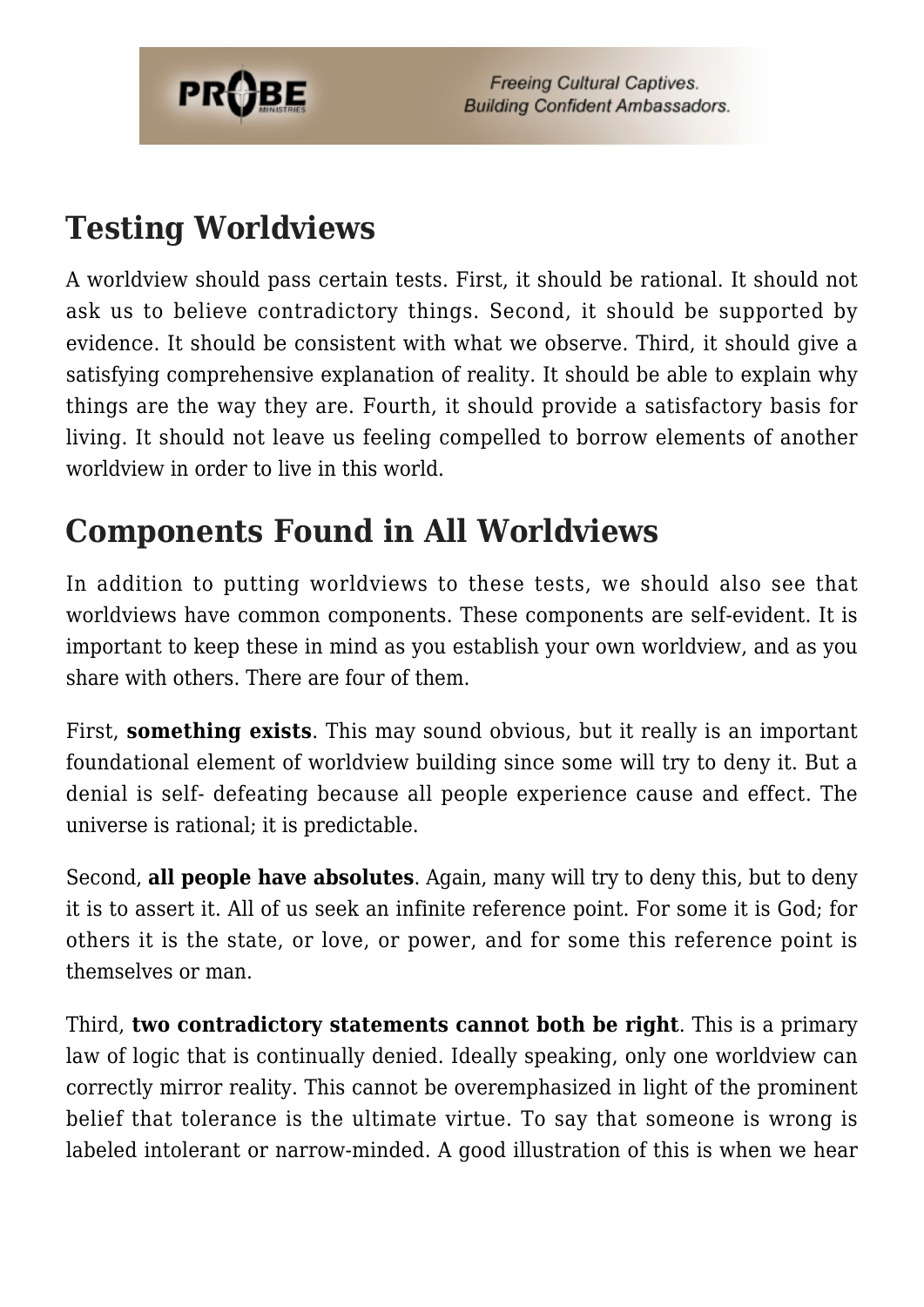

people declare that all religions are the same. It would mean that Hindus, for example, agree with Christians concerning God, Jesus, salvation, heaven, hell, and a host of other doctrines. This is nonsense.

Fourth,**all people exercise faith**. All of us presuppose certain things to be true without absolute proof. These are inferences or assumptions upon which a belief is based. This becomes important, for example, when we interact with those who allege that only the scientist is completely neutral. Some common assumptions are: a personal God exists; man evolved from inorganic material; man is essentially good; reality is material.

As we dialogue with people who have opposing worldviews, an understanding of these common components can help us listen more patiently, and they can guide us to make our case more wisely.

# **Six Worldview Questions**

Have you ever been frustrated with finding ways to stir the thinking of a non-Christian friend? We are confident the following questions will be of help. And we are also confident they will stir your thinking about the subject of worldviews.

We will answer these questions with various non-Christian responses. Christian responses will be discussed later in this article.

First, **Why is there something rather than nothing?** Some may actually say something came from nothing. Others may state that something is here because of impersonal spirit or energy. And many believe matter is eternal.

Second, **How do you explain human nature?** Frequently people will say we are born as blank slates, neither good nor evil. Another popular response is that we are born good, but society causes us to behave otherwise.

Third, **What happens to a person at death?** Many will say that a person's death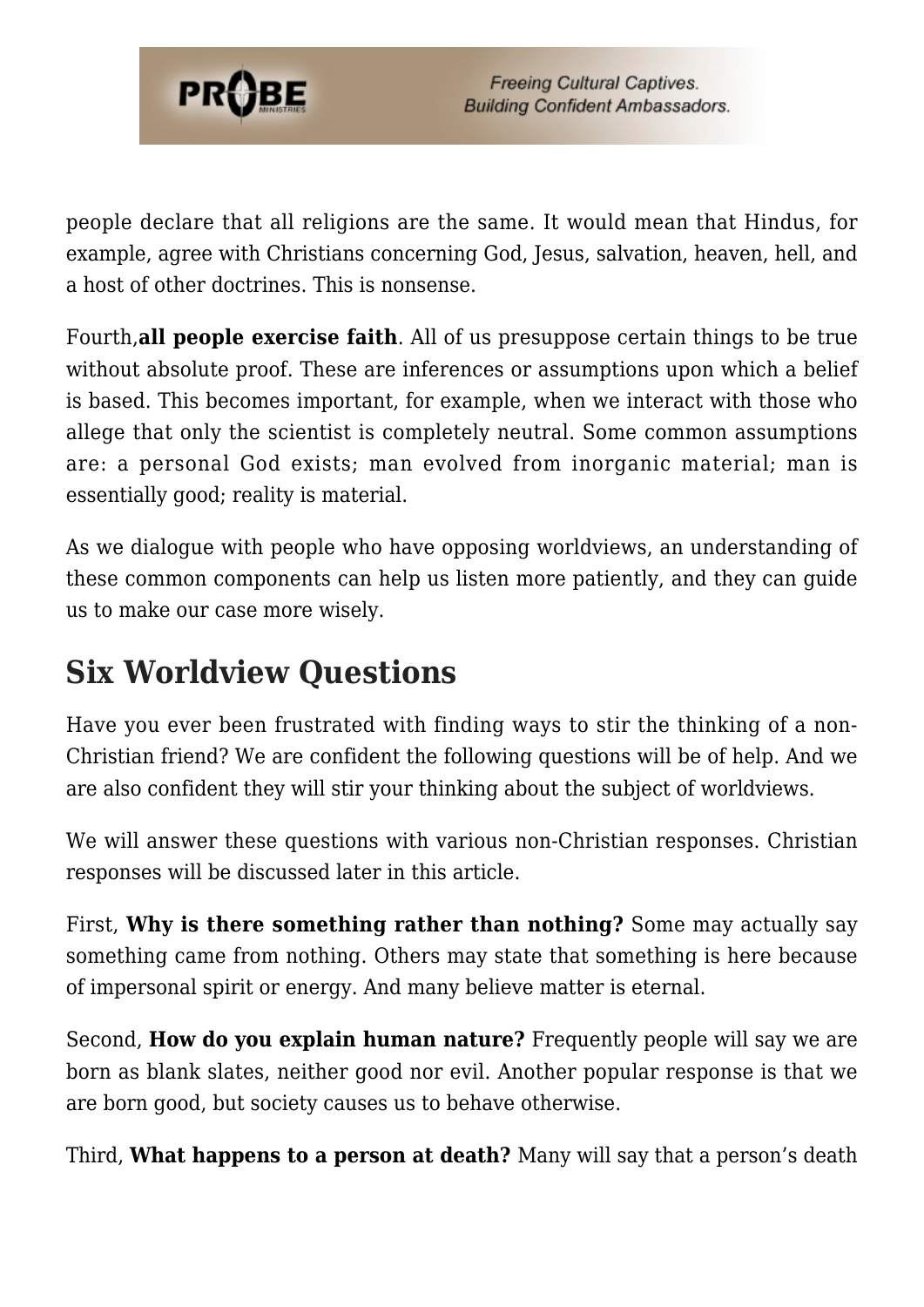

is just the disorganization of matter. Increasingly people in our culture are saying that death brings reincarnation or realization of oneness.

Fourth, **How do you determine what is right and wrong?** Often we hear it said that ethics are relative or situational. Others assert that we have no free choice since we are entirely determined. Some simply derive "oughts" from what "is." And of course history has shown us the tragic results of a "might makes right" answer.

Fifth, **How do you know that you know?** Some say that the mind is the center of our source of knowledge. Things are only known deductively. Others claim that knowledge is only found in the senses. We know only what is perceived.

Sixth, **What is the meaning of history?** One answer is that history is determined as part of a mechanistic universe. Another answer is that history is a linear stream of events linked by cause and effect but without purpose. Yet another answer is that history is meaningless because life is absurd. ${5}$ 

The alert Christian will quickly recognize that the preceding answers are contrary to his beliefs. There are definite, sometimes startling differences. Worldviews are in collision. Thus we should know at least something about the worldviews that are central to the conflict. And we should certainly be able to articulate a Christian worldview.

### **Examples of Worldviews**

In his excellent book, *The Universe Next Door*, James Sire catalogs the most influential worldviews of the past and present. These are Christian Theism, Deism, Naturalism, Nihilism, Existentialism, Eastern Pantheism, and New Age or New Consciousness.[{6}](#page-9-0)

Deism, a prominent worldview during the eighteenth century, has almost entirely left the scene. The Deist believes in God, but that God created and then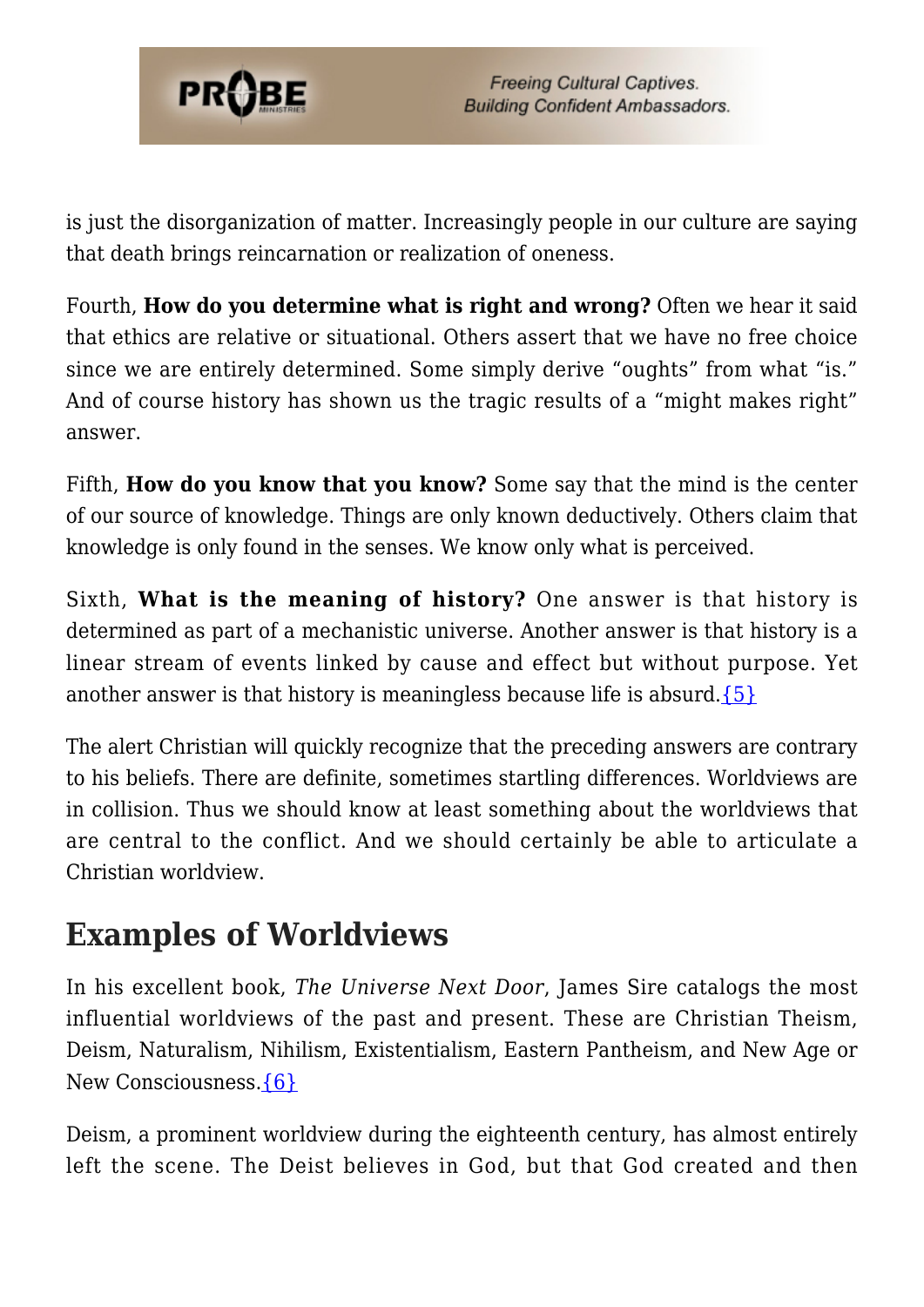

abandoned the universe.

Nihilism, a more recent worldview, is alive among many young people and some intellectuals. Nihilists see no value to reality; life is absurd.

Existentialism is prominent and can be seen frequently, even among unwitting Christians. The Existentialist, like the Nihilist, sees life as absurd, but sees man as totally free to *make himself* in the face of this absurdity.

Christian Theism, Naturalism, and New Age Pantheism are the most influential worldviews presently in the United States. Now we will survey each of them.

### **Christian Theism**

Let's return to the six questions we asked earlier and briefly see how the Christian Theist might answer them.

Question: **Why is there something rather than nothing?** Answer: There is an infinite-personal God who has created the universe out of nothing.

Question: **How do you explain human nature?** Answer: Man was originally created good in God's image, but chose to sin and thus infected all of humanity with what is called a "sin nature." So man has been endowed with value by his creator, but his negative behavior is in league with his nature.

Question: **What happens to a person at death?** Answer: Death is either the gate to life with God or to eternal separation from Him. The destination is dependent upon the response we give to God's provision for our sinfulness.

Question: **How do you determine what is right and wrong?** Answer: The guidelines for conduct are revealed by God.

Question: **How do you know that you know?** Answer: Reason and experience can be legitimate teachers, but a transcendent source is necessary. We know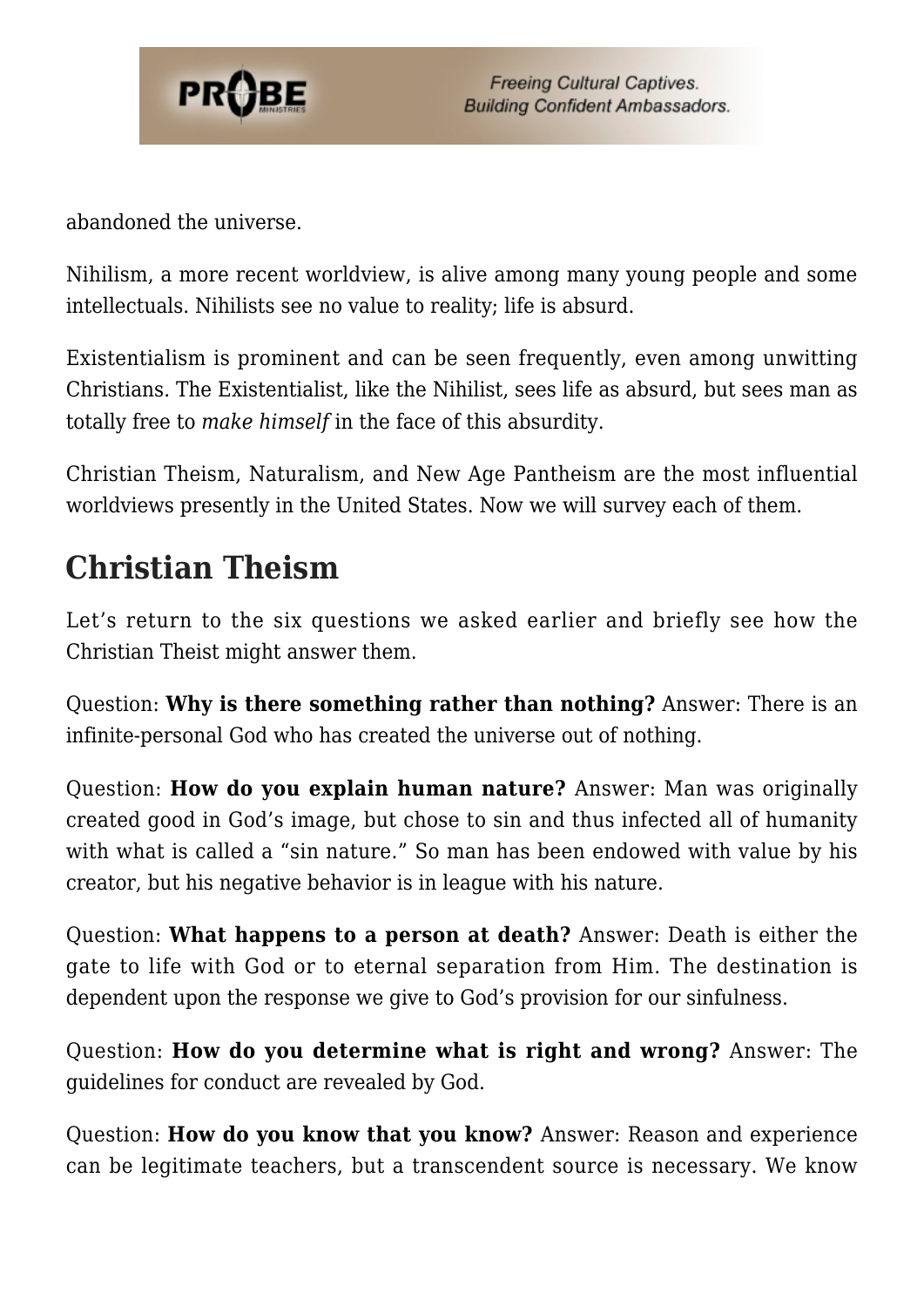

some things only because we are told by God through the Bible.

Question: **What is the meaning of history?** Answer: History is a linear and meaningful sequence of events leading to the fulfillment of God's purposes for man.

Christian Theism had a long history in Western culture. This does not mean that all individuals who have lived in Western culture have been Christians. It simply means that this worldview was dominant; it was the most influential. And this was true even among non-Christians. This is no longer valid. Western culture has experienced a transition to what is called Naturalism.

### **Naturalism**

Even though Naturalism in various forms is ancient, we will use the term to refer to a worldview that has had considerable influence in a relatively short time within Western culture. The seeds were planted in the seventeenth century and began to flower in the eighteenth. Most of us have been exposed to Naturalism through Marxism and what is called Secular Humanism.

What are the basic tenets of this worldview? First, God is irrelevant. This tenet helps us better understand the term Naturalism; it is in direct contrast to Christian Theism, which is based on *supernaturalism*. Second, progress and evolutionary change are inevitable. Third, man is autonomous, self-centered, and will save himself. Fourth, education is the guide to life; intelligence and freedom guarantee full human potential. Fifth, science is the ultimate provider both for knowledge and morals. These tenets have permeated our lives. They are apparent, for example, in the media, government, and education. We should be alert constantly to their influence.

After World War II "Postmodernism" began to replace the confidence of Naturalism. With it came the conclusion that truth, in any real sense, doesn't exist. This may be the next major worldview, or anti-worldview, that will infect the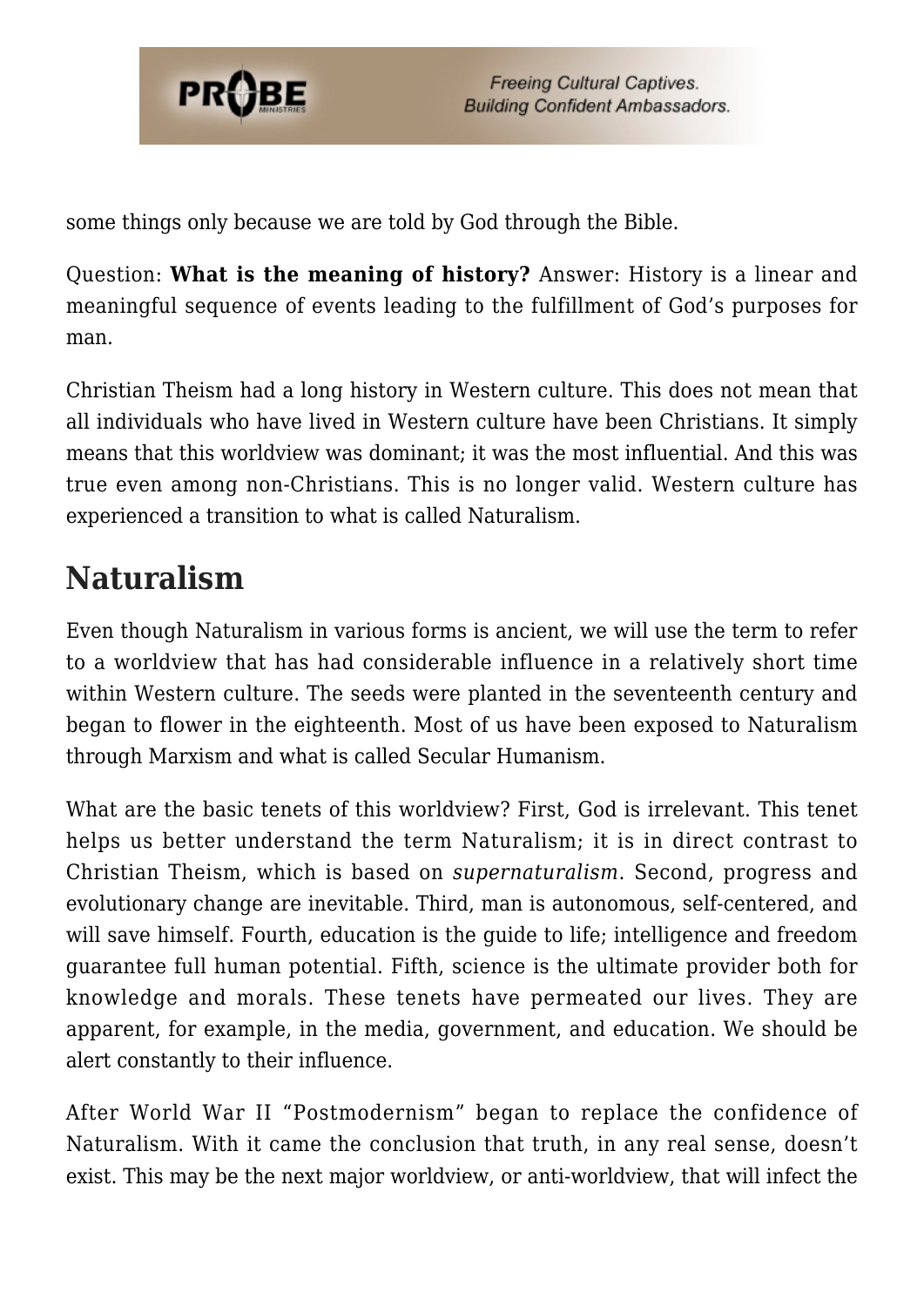

culture. It is presently the rage on many of our college campuses. In the meantime, though, the past few decades have brought us another ancient worldview dressed in Western clothing.

# **New Age Pantheism**

Various forms of Pantheism have been prominent in Eastern cultures for thousands of years. But it began to have an effect on our culture in the 1950s. There had been various attempts to introduce its teachings before then, but those attempts did not arouse the interest that was stirred in that decade. It is now most readily observed in what is called the New Age Movement.

What are the basic tenets of this worldview? First, all is one. There are no ultimate distinctions between humans, animals, or the rest of creation. Second, since all is one, all is god. All of life has a spark of divinity. Third, if all is one and all is god, then each of us is god. Fourth, humans must discover their own divinity by experiencing a change in consciousness. We suffer from a collective form of metaphysical amnesia. Fifth, humans travel through indefinite cycles of birth, death, and reincarnation in order to work off what is called "bad karma." Sixth, New Age disciples think in terms of gray, not black and white. Thus they believe that two conflicting statements can both be true.

On the popular level these tenets are presently asserted through various media, such as books, magazines, television, and movies. Perhaps the most visible teacher is Shirley MacLaine. But these beliefs are also found increasingly among intellectuals in fields such as medicine, psychology, sociology, and education.

# **Conclusion**

We have very briefly scanned the subject of worldviews. Let's return to a definition we affirmed in the beginning of this article: "A worldview provides a model *of the world* which guides its adherents *in the world*." If your model of the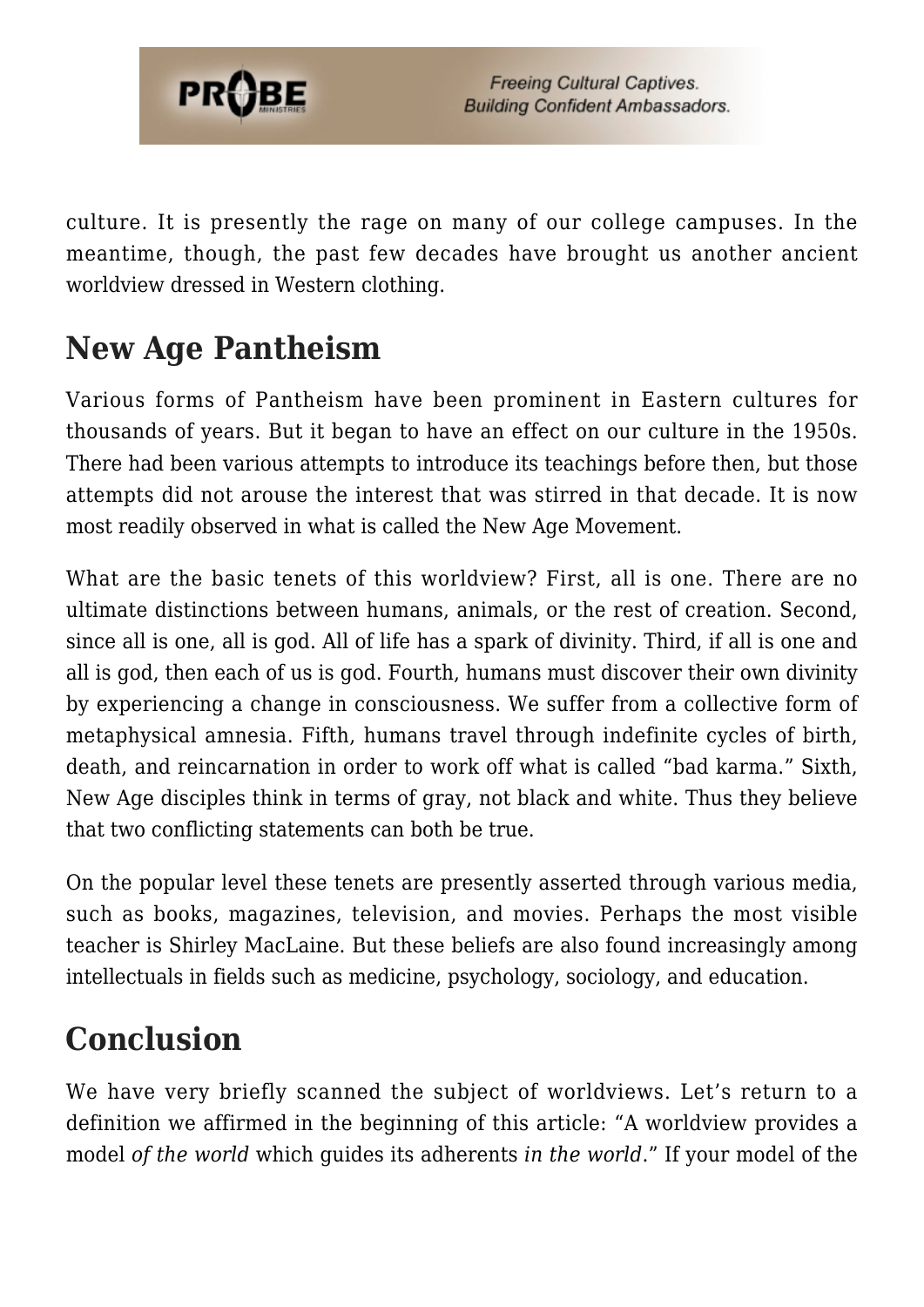

world includes an infinite-personal God, as in Christian Theism, that belief should provide guidance for your life. If your model rejects God, as in Naturalism, again such a belief serves as a guide. Or if your model asserts that you are god, as in New Age Pantheism, yet again your life is being guided by such a conception. These examples should remind us that we are living in a culture that puts us in touch constantly with such ideas, and many more. They cannot all be true.

Thus some of us may be confronted with the need to think more deeply than we ever have before. Some of us may need to purge those things from our lives that are contrary to the worldview of Christian Theism. Some of us may need to better understand that our thoughts are to be unified with daily life. Some of us may need to better understand that the good life and hope and meaning are found only through God's answers. Some of us may need to let God's ideas guide our thoughts more completely. And some of us may need to let God's guidelines guide our actions more fully.

Paul's admonition to the believers in ancient Colossae couldn't be more contemporary or helpful in light of our discussion. He wrote:

*See to it that no one takes you captive through philosophy and empty deception, according to the tradition of men, according to the elementary principles of the world, rather than according to Christ (Col. 2:8).*

#### **Notes**

<span id="page-8-0"></span>1. James W. Sire, *The Universe Next Door* (Downers Grove, Ill.: InterVarsity, 1988), 17.

<span id="page-8-1"></span>2. W. Gary Phillips and William E. Brown, *Making Sense of Your World* (Chicago: Moody Press, 1991), 29.

<span id="page-8-2"></span>3. Brian J. Walsh and J. Richard Middleton, *The Transforming Vision* (Downers Grove, Ill.: InterVarsity, 1984), 32.

<span id="page-8-4"></span><span id="page-8-3"></span>4. Arthur F. Holmes, *Contours of a Worldview* (Grand Rapids: Eerdmans, 1983), 5.